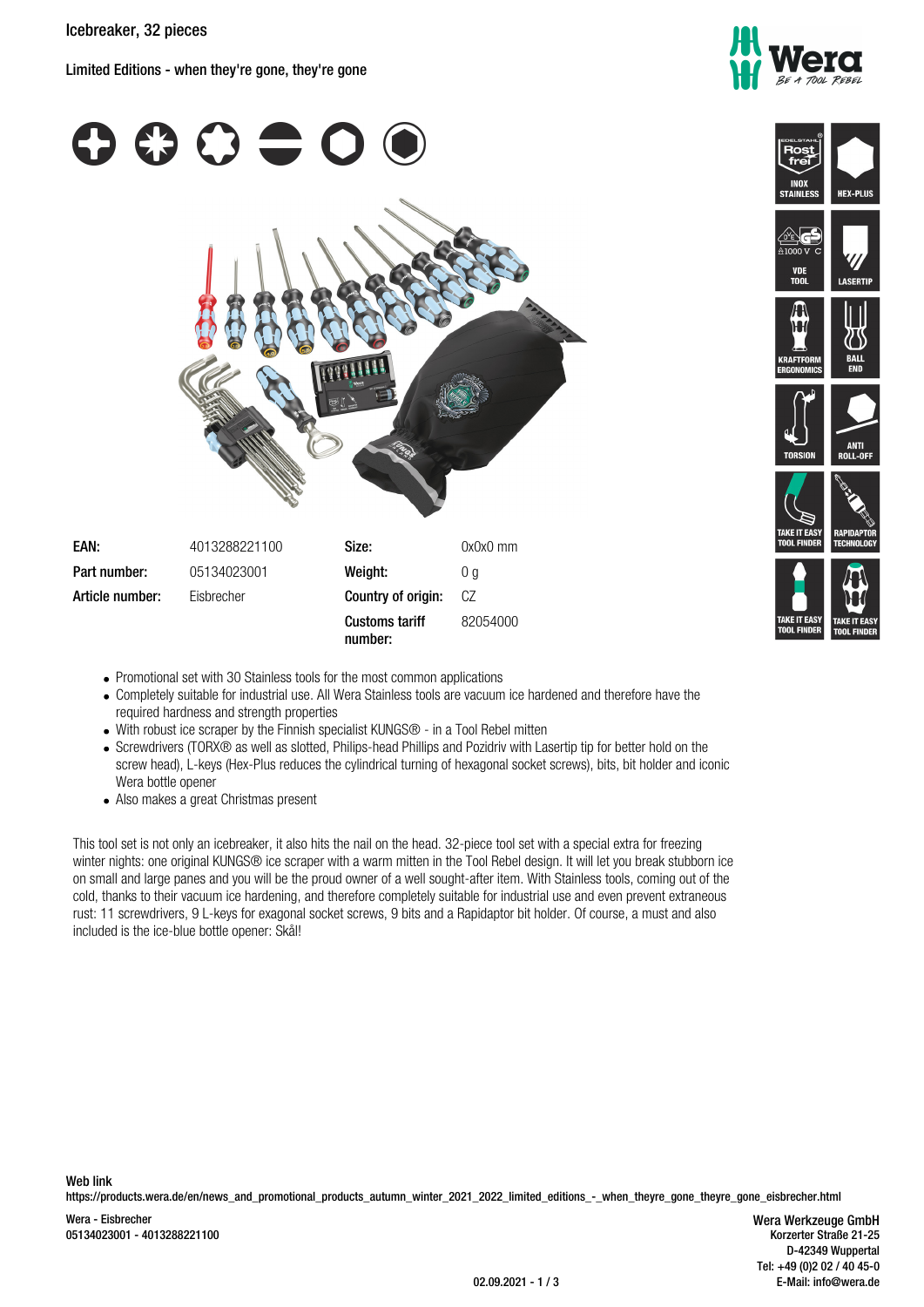**Icebreaker, 32 pieces**

Limited Editions - when they're gone, they're gone





https://products.wera.de/en/news\_and\_promotional\_products\_autumn\_winter\_2021\_2022\_limited\_editions\_-\_when\_theyre\_gone\_theyre\_gone\_eisbrecher.html